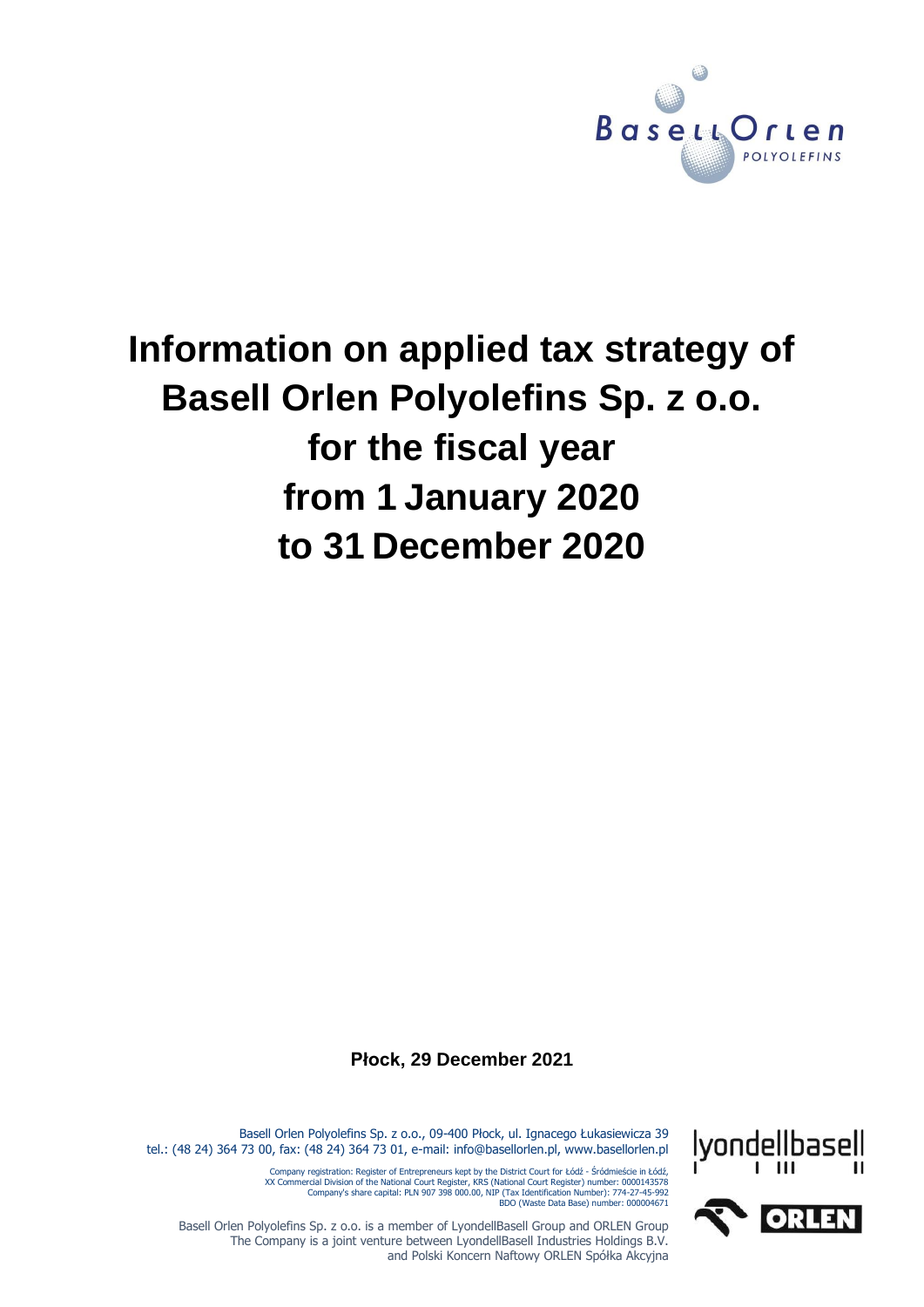

| <b>Table of Contents</b>                                                                              |                                                                                                                                                                      |    |  |  |
|-------------------------------------------------------------------------------------------------------|----------------------------------------------------------------------------------------------------------------------------------------------------------------------|----|--|--|
| <b>INTRODUCTION</b><br>3                                                                              |                                                                                                                                                                      |    |  |  |
| 1.                                                                                                    | <b>Background information on the Company</b>                                                                                                                         |    |  |  |
| 6<br>Information on applied tax strategy for fiscal year ended on 31 December 2020<br>2.              |                                                                                                                                                                      |    |  |  |
| 2.1.                                                                                                  | Processes and procedures having effect on tax function management in BOP                                                                                             | 6  |  |  |
| Voluntary forms of cooperation with the bodies of the National Revenue<br>2.2.<br>Administration<br>7 |                                                                                                                                                                      |    |  |  |
| 2.3.                                                                                                  | Company's fulfilment of tax obligations in the territory of Poland                                                                                                   | 7  |  |  |
| 2.4.                                                                                                  | Tax arrangements                                                                                                                                                     | 8  |  |  |
| 2.5.                                                                                                  | Transactions with related entities                                                                                                                                   | 8  |  |  |
| 2.6.                                                                                                  | Reorganisation activities                                                                                                                                            | 9  |  |  |
| 2.7.                                                                                                  | Filed applications for issue of general tax law interpretations, individual tax law<br>interpretations, binding rate information and binding excise duty information | 10 |  |  |
| 2.8.                                                                                                  | Tax settlements in territories or countries applying harmful tax competition                                                                                         | 10 |  |  |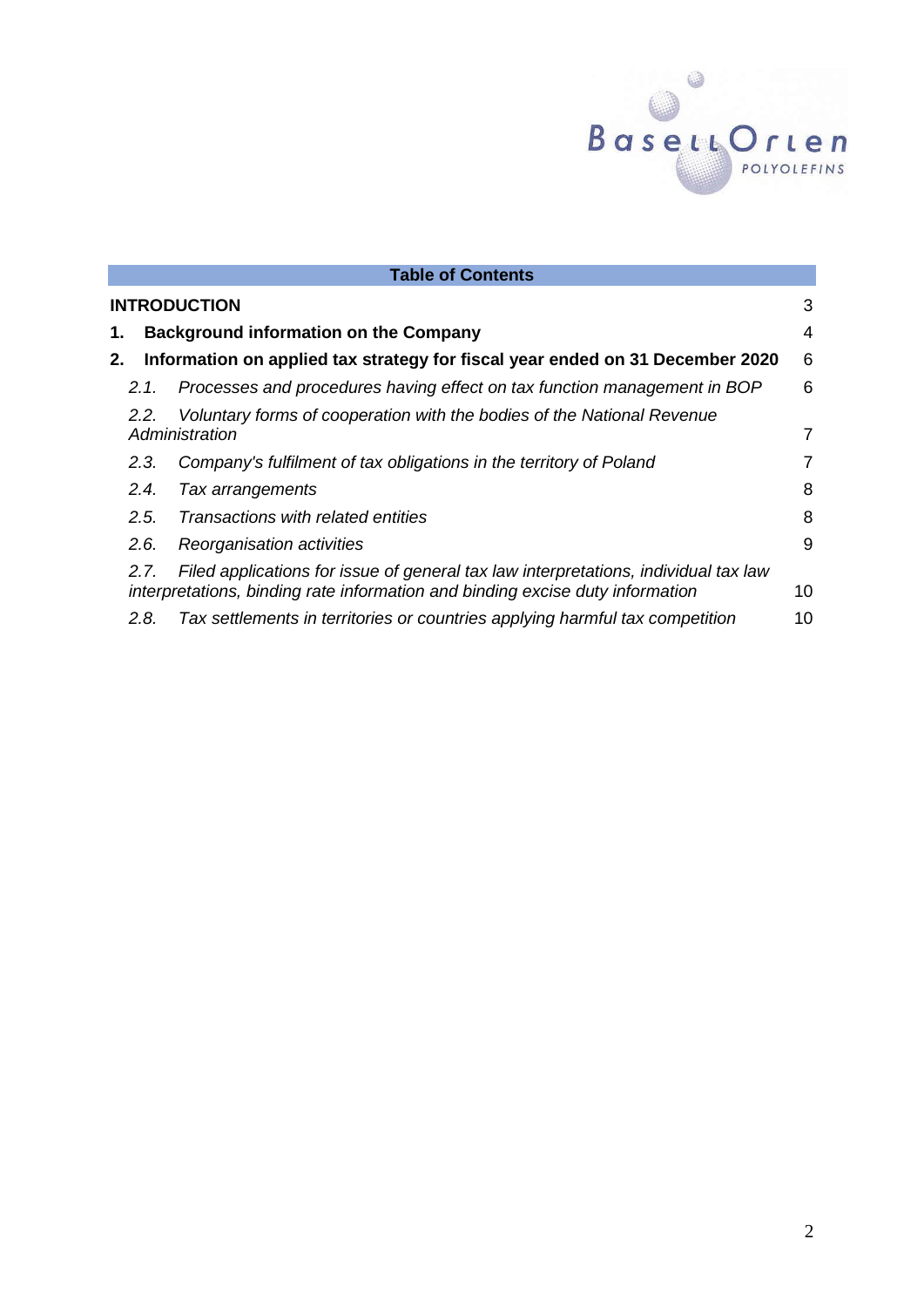

# <span id="page-2-0"></span>**INTRODUCTION**

This Information on tax strategy applied by Basell Orlen Polyolefins Sp. z o.o.<sup>1</sup> is presented in fulfilment of the obligation imposed on specific taxpayers of corporate income tax under Article 27c of the Act on Corporate Income Tax of 15 February 1992<sup>2</sup>.

Preparation and publication of the Information on applied tax strategy are fulfilment of the obligation imposed on BOP in connection with enactment of the above provisions of the Act on CIT by the legislator on 1 January 2021. This Information on applied tax strategy is for the fiscal year beginning on 1 January 2020 and ending on 31 December 2020.

 $\overline{a}$ 

<sup>1</sup> hereinafter: **Company** or **BOP**.

<sup>2</sup> hereinafter: **Act on CIT**.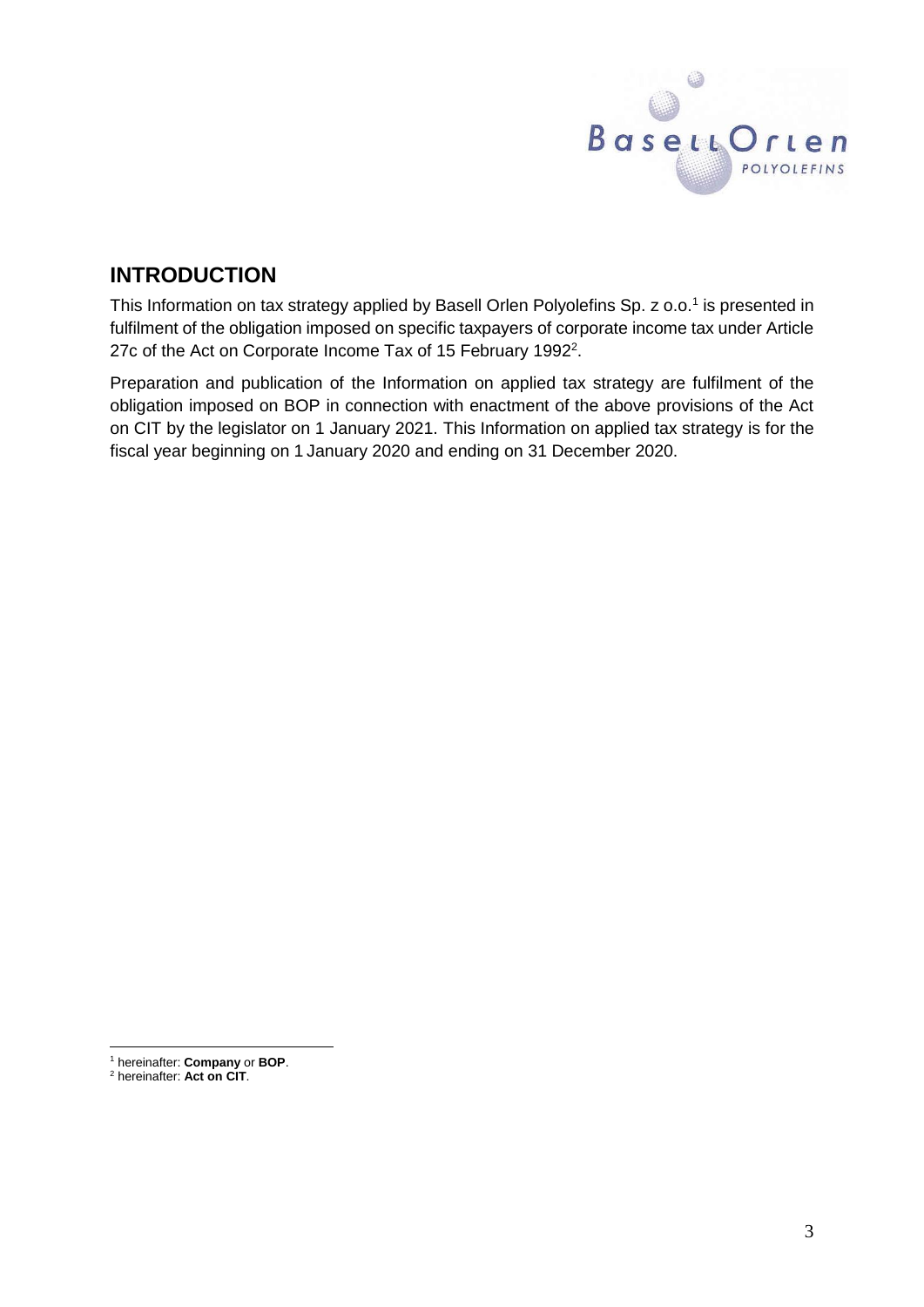

# <span id="page-3-0"></span>**1. Background information on the Company**

| Basell Orlen Polyolefins Sp. z o.o. |                                                                                                                                                    |  |  |  |
|-------------------------------------|----------------------------------------------------------------------------------------------------------------------------------------------------|--|--|--|
| <b>Registered office address</b>    | ul. Ignacego Łukasiewicza 39<br>09-400 Plock                                                                                                       |  |  |  |
| <b>Registry court</b>               | District Court for Łódź-Śródmieście in Łódź, XX<br><b>Commercial Division of the National Court Register</b>                                       |  |  |  |
| <b>Identification data</b>          | REGON (National Official Business Register): 611377499<br>NIP (Tax Identification Number): 7742745992<br>KRS (National Court Register): 0000143578 |  |  |  |
|                                     | Laurent Hautier – President of the Management Board<br>(Chief Executive Officer)                                                                   |  |  |  |
| <b>Management Board</b>             | Jan Rosek – Chief Production Officer                                                                                                               |  |  |  |
|                                     | Arkadiusz Wierciński – Chief Financial Officer                                                                                                     |  |  |  |
|                                     | Umberto Credali - Chief Sales Officer                                                                                                              |  |  |  |
| <b>Share capital</b>                | PLN 907 398 000.00                                                                                                                                 |  |  |  |
| <b>Company's website</b>            | http://www.basellorlen.pl/                                                                                                                         |  |  |  |

BOP is a Polish company incorporated in 2003 based on cooperation of two manufacturing groups represented by:

- **LyondellBasell Industries Holdings B.V.**, a Dutch company, a member of LyondellBasell Group, acting worldwide in the plastic, chemical and refinement industry, and
- **PKN ORLEN S.A.**, a Polish fuel and energy concern, a member of ORLEN Group, a acting in petrochemical sector in Central and Eastern Europe.

The Company is the only manufacturer of polyolefins [polypropylene (PP) and polyethylene (PE)] in Poland and at the same time the largest domestic manufacturer of plastics, with over 15 years of experience in production.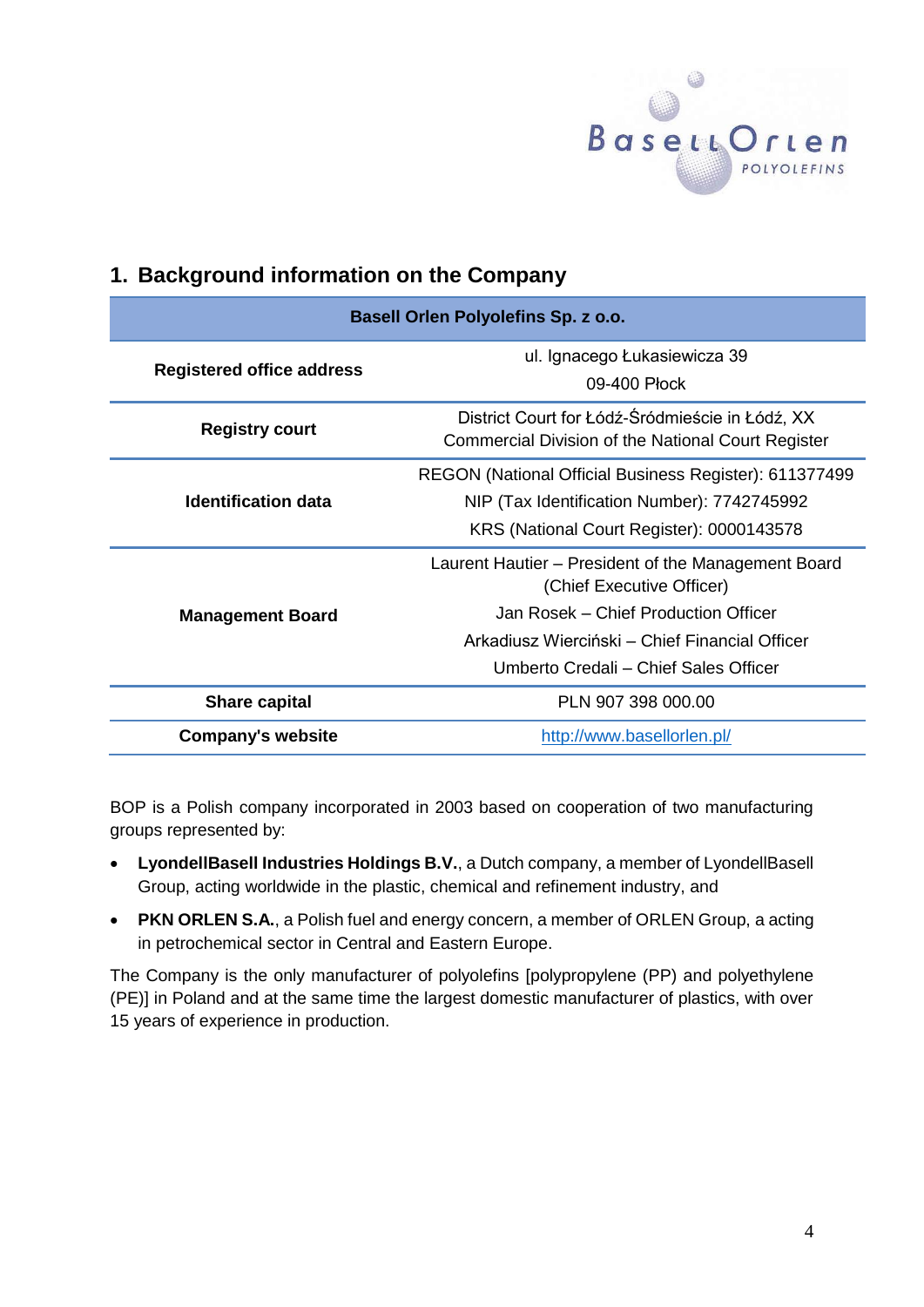

As a result of the established distribution network and the commercial and marketing integration with the LyondellBasell Group, BOP products are distributed worldwide. On the Polish market, BOP products are distributed by Basell Orlen Polyolefins Sprzedaż Sp. z o.o.<sup>3</sup>, in which BOP is a 100% shareholder.

BOP and BOPS are parts of the BOP Group.

The ownership and organizational structure in which BOP operates was created in order to achieve its operational goals and to take advantage of its potential – in the Company's view, the efficient operation of the organization and the synergy of BOP's, BOPS' and shareholders' activities allow the Company to achieve further business objectives, efficiently and safely develop its operations.

The Company understands the significant role of compliance with the law and other national and international requirements. In particular, BOP's strategy, supported by shareholders, provides for reliable reporting of tax issues and settlement of various taxes by the Company. In consequence, the Company carries out its tax settlements at the highest level, taking care of both quality and correctness of on-going settlements, predicting the effect of planned changes in tax terms in advance as well as implementing, if needed, remedial / corrective / adaptive measures. The Company takes no actions in the scope of the so-called tax optimisation or tax avoidance.

<span id="page-4-0"></span>The clearly defined approach of BOP to the broadly understood tax function<sup>4</sup> made the Company decide to apply for the pilot phase of the Programme of Cooperation with the National Revenue Administration<sup>5</sup>.

 $\overline{a}$ 

<sup>3</sup> hereinafter: **BOPS**.

<sup>4</sup> According to the "Guidelines for the Internal Tax Control Framework" (version 2.0) presented by the Ministry of Finance, *"the tax function is connected with proper assessment of taxes and making payments, including but not limited to ensuring compliance with the law, and includes interactions between various business departments of the enterprise (other than finance and accounting) which, as a result of actions taken, have the ultimate (direct or indirect) effect on taxes. A properly functioning tax function must be integrated with other business functions and requires synergy of many elements, including processes, organisational structure, communication, data management, personnel, technology, leadership as well as control and risk management."*

<sup>5</sup> hereinafter: **NRA**.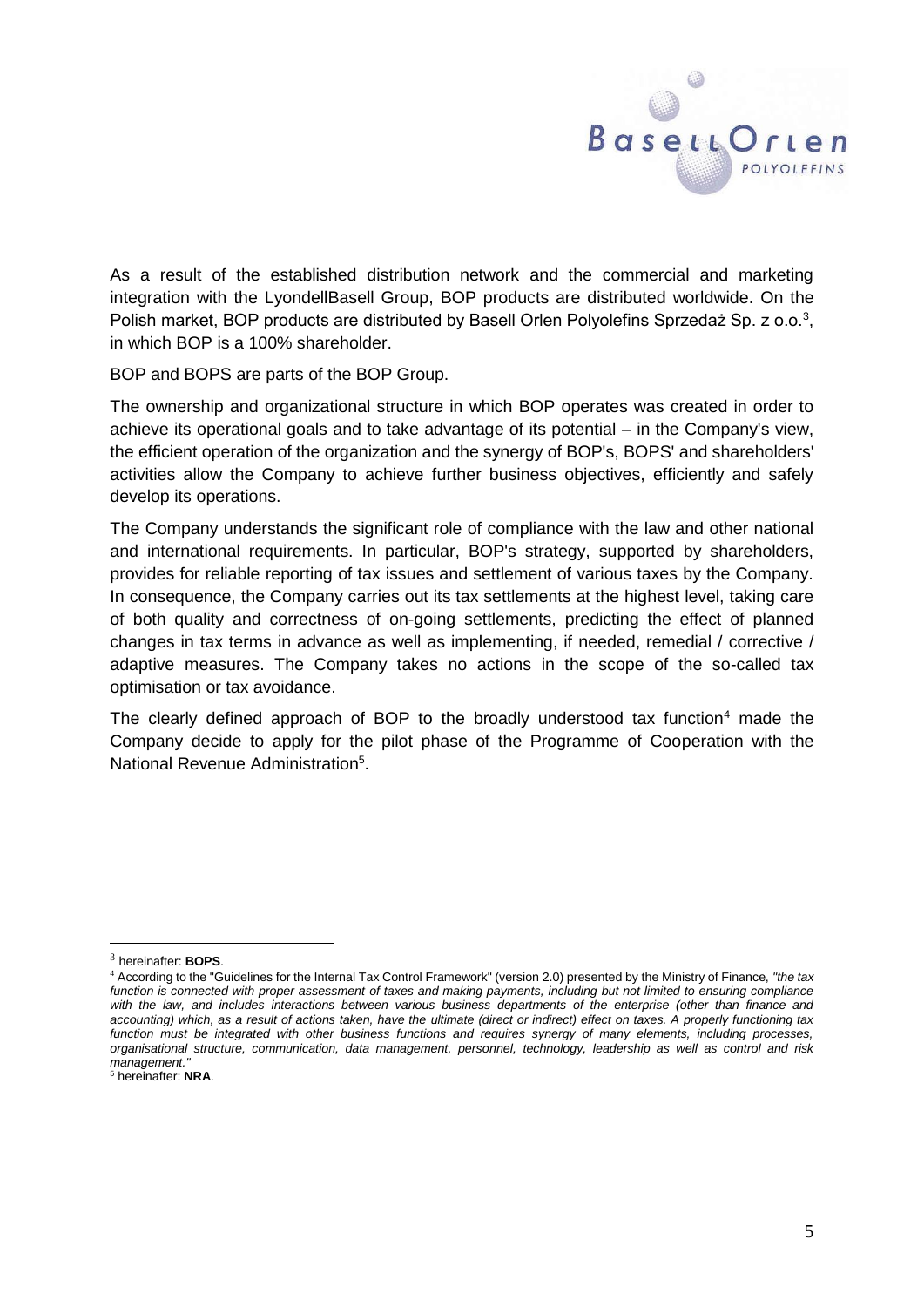

# **2. Information on applied tax strategy for fiscal year ended on 31 December 2020**

# <span id="page-5-0"></span>*2.1. Processes and procedures having effect on tax function management in BOP*

Reliable approach to both the economic and social dimension of the Company's business is of fundamental significance for its rules and procedures. At the same time, the Company's business is also characterised with responsible and transparent approach to tax settlements, which is also reflected in the documents effective at the level of BOP Group and in detailed procedures of the Company.

The internal tax control framework effective in BOP, verified / revised / clarified in detail in 2020, cover all these policies, procedures and instructions which together support effective operation of the Company's tax function.

The procedures in the scope of BOP's tax function are structured hierarchically, assuming clear and simple presentation of the expected model of action in the given case and indicating persons responsible for the given process. Thus, this system is based on BOP's Code of Conduct, Framework Organisational Rules of Basell Orlen Polyolefins, Tax Control Framework Policy, Tax Risk Matrix and further detailed (tax and organisational) procedures and processes.

An element supporting the tax function are also IT systems implemented and updated in cooperation with persons with tax expertise which comprehensively secures the tax aspects of transactions and provides tax-safe IT solutions.

The said system of procedures and processes is to ensure proper fulfilment of tax obligations by the Company, including but not limited to:

- correct specification of tax bases and correct amounts of taxes in tax returns;
- correct and timely payment of tax obligations;
- preventing potential breaches of tax law and in case of occurrence efficient detection, adjustment and implementation of remedial measures for the future.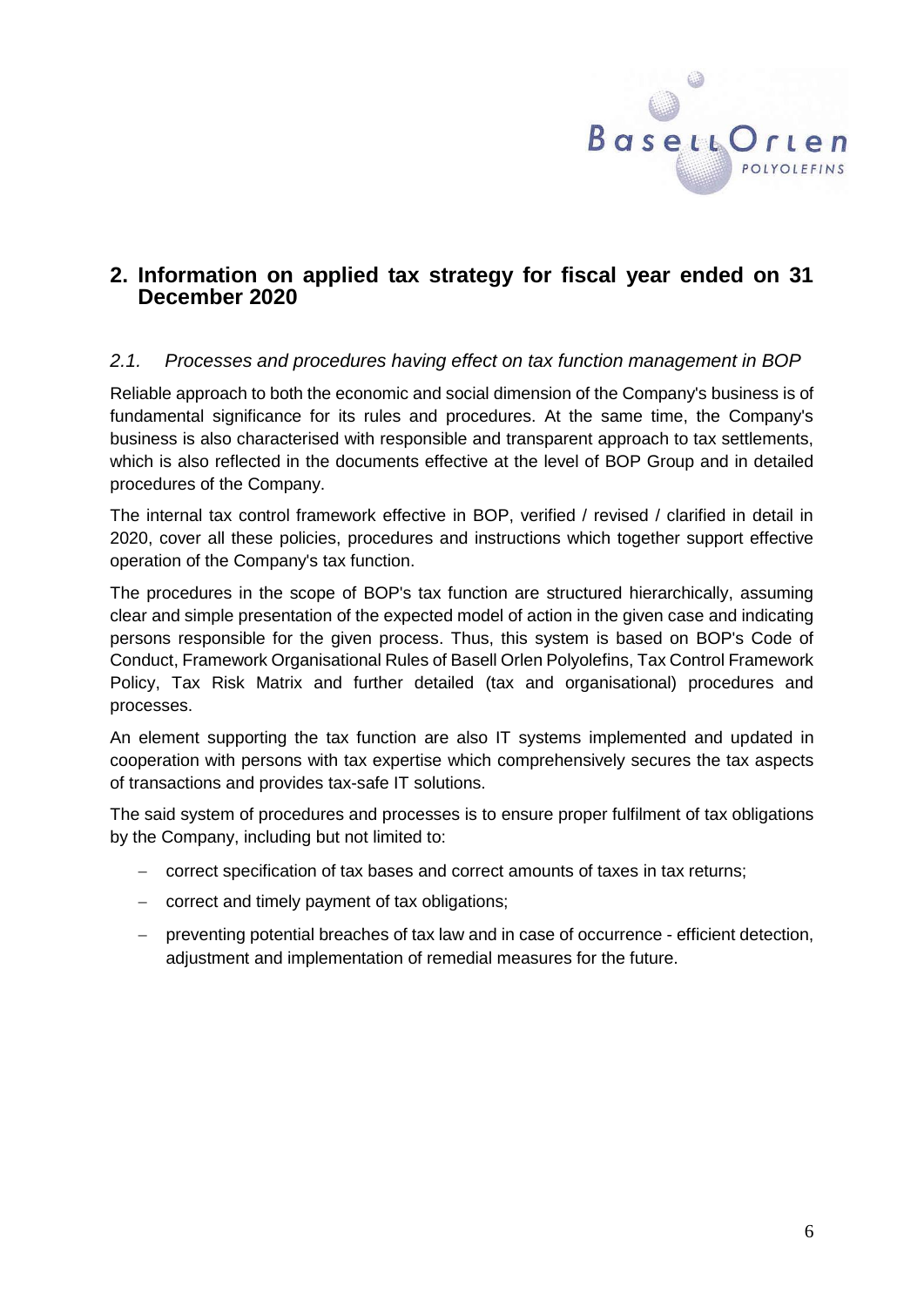

# <span id="page-6-0"></span>*2.2. Voluntary forms of cooperation with the bodies of the National Revenue Administration*

The Company is open to cooperation with tax authorities, maintaining close and on-going contacts especially with the representatives of the proper tax office dedicated to BOP.

Furthermore, bearing in mind the principles the Company and its shareholders follow, in 2020 - on the first possible day, BOP filed an application for acceptance in the pilot phase of the Cooperation Programme referred to in Article 20s of the Act of 29 August 1997 - Tax Ordinance. A pre-audit by a team of auditors dedicated to the Company and appointed by the Ministry of Finance and the National Revenue Administration began in 2020. Currently, the work of the auditors is nearing completion and the Company believes to sign a co-operation agreement in early 2022. From the Company's point of view, participation in the Cooperation Programme will enable effective, transparent and cooperation with the Ministry of Finance and National Revenue Administration.

In 2020, BOP did not conclude or apply for conclusion of any advance pricing agreements referred to in Article 83 of the Act on Resolution of Disputes Regarding Double Taxation and Conclusion of Advance Pricing Agreements of 16 October 2019.

# <span id="page-6-1"></span>*2.3. Company's fulfilment of tax obligations in the territory of Poland*

In 2020, BOP fulfilled tax obligations in the scope of the following taxes:

- corporate income tax (CIT) including in relation to withholding tax or transfer pricing;
- $-$  value added tax (VAT);
- $-$  property tax (PT):
- $-$  customs duty:
- $-$  tax on civil law transactions (TCLT).

#### Furthermore:

- the Company fulfilled payer's obligations in the scope of personal income tax (PIT), and
- applied excise duty exemptions and rate of PLN 0 for purchased excise products.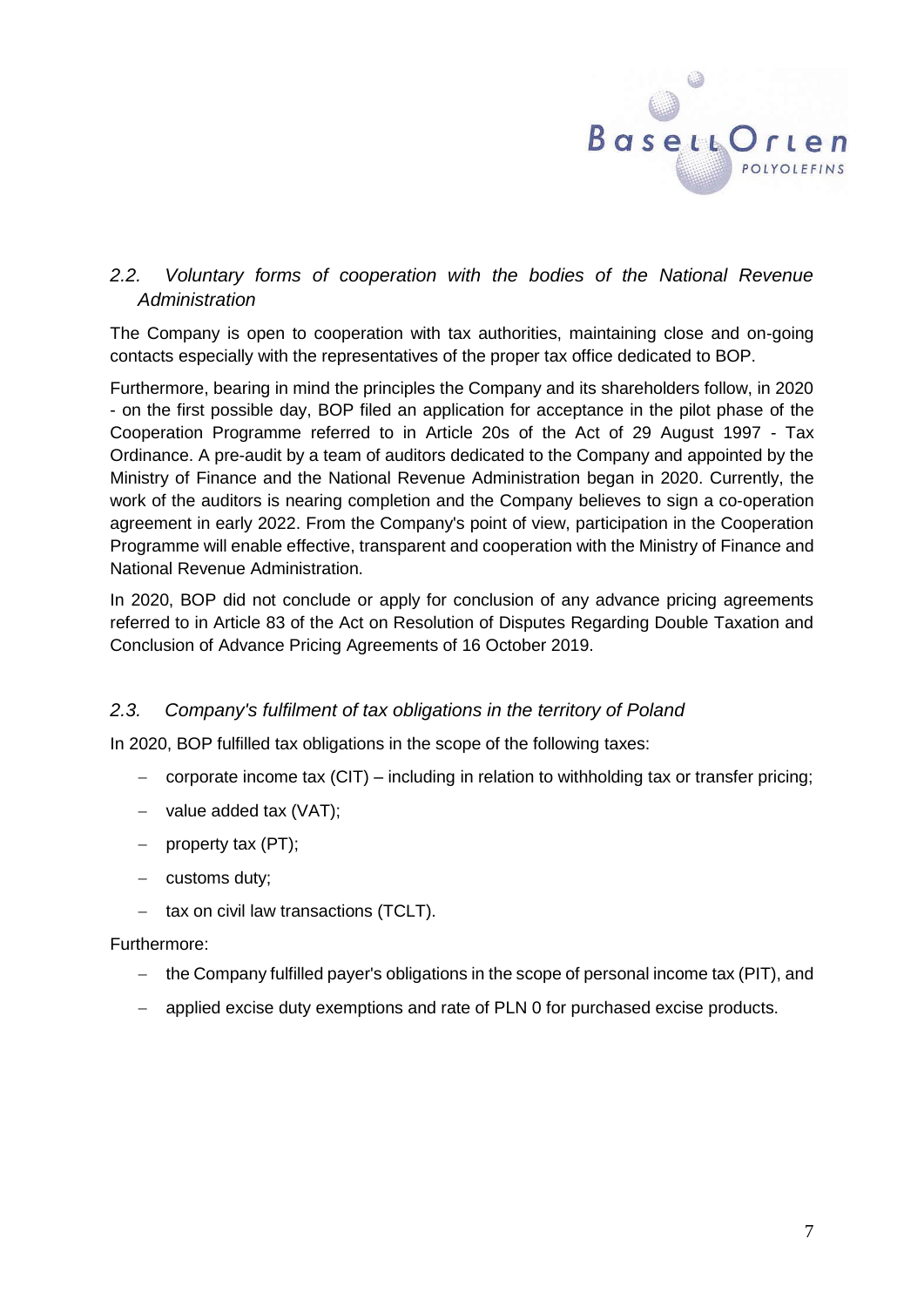

## <span id="page-7-0"></span>*2.4. Tax arrangements*

In 2020, the Company filed MDR-1 and MDR-3 in the scope of corporate income tax (in connection with dividend pay-out), according to the specification below:

| <b>Form</b> | <b>Number of filed information</b><br>forms |  |
|-------------|---------------------------------------------|--|
| MDR-1       | 4                                           |  |
| MDR-2       | 0                                           |  |
| MDR-3       | 2                                           |  |
| MDR-4       |                                             |  |

### <span id="page-7-1"></span>*2.5. Transactions with related entities*

Total balance sheets presented in BOP's financial statements were as follows:

| Total balance sheet at the end<br>of 2019 | 1 903 568 000 PLN |
|-------------------------------------------|-------------------|
| Total balance sheet at the end<br>of 2020 | 1 777 613 000 PLN |

In 2020, BOP concluded transactions with related entities within the meaning of Article 11a(1)(4) of the Act on CIT the value of which exceeded 5% of the balance sheet total of assets within the meaning of the accounting regulations, determined on the basis of the approved financial statements of the Company.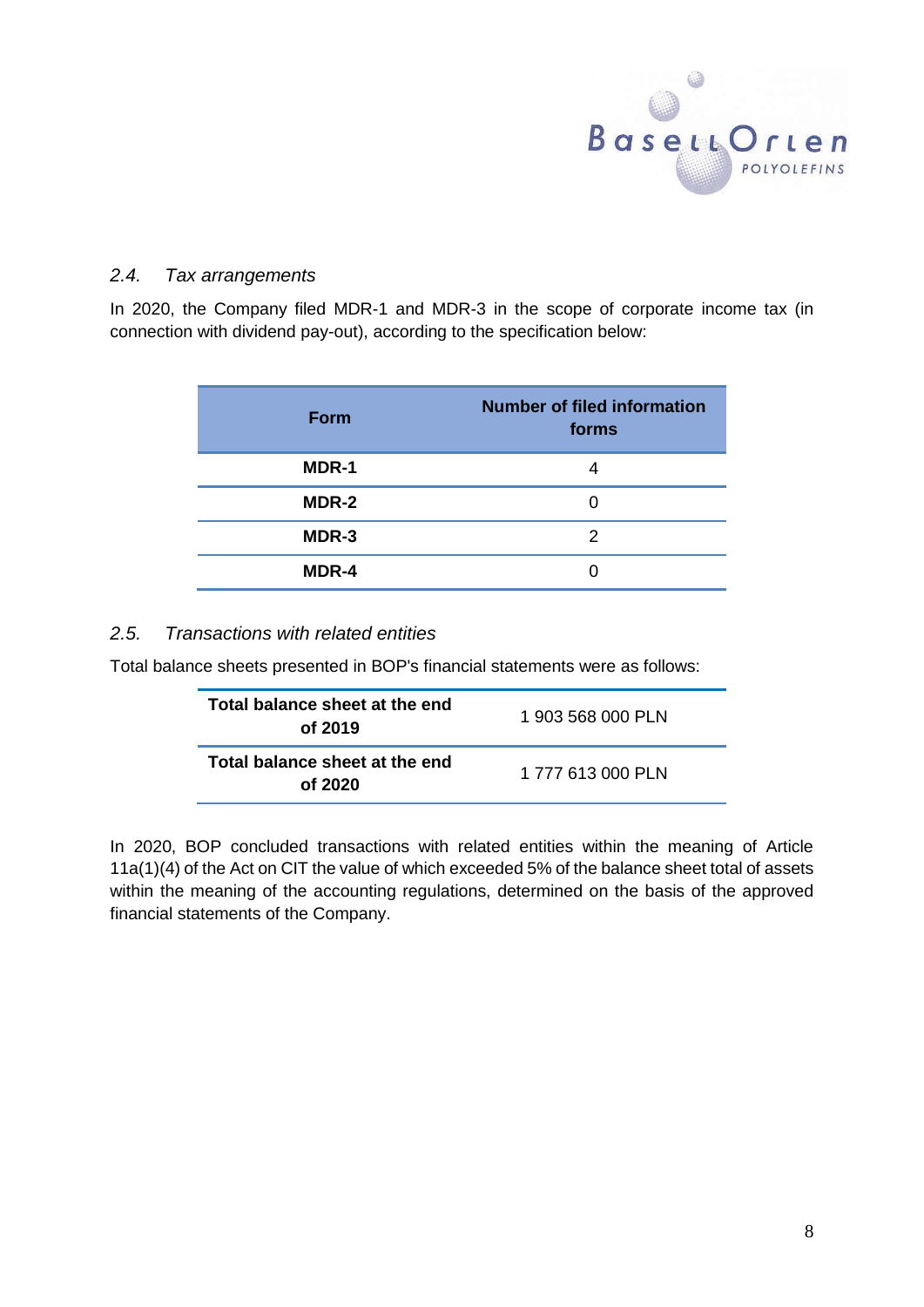

The Company notes that the below information on transactions with related entities regards uniform transactions within the meaning of transfer pricing regulations, the (unit) value of which exceeds the limit defined by the legislator.

<span id="page-8-0"></span>

| <b>Contractor</b>                                                | <b>Contractor's</b><br><b>status</b>                                               | <b>Transaction type</b> | Subject of<br>transaction                      |
|------------------------------------------------------------------|------------------------------------------------------------------------------------|-------------------------|------------------------------------------------|
| <b>Polski Koncern</b><br><b>Naftowy Orlen S.A.</b>               | resident                                                                           | purchase                | monomers<br>(propylene, ethylene)              |
| Polski Koncern<br><b>Naftowy Orlen S.A.</b>                      | resident                                                                           | purchase                | electrical energy,<br>steam and heat<br>energy |
| <b>Orlen Insurance</b><br>Limited                                | non-resident                                                                       | purchase                | insurance cover<br>service                     |
| <b>Basell Orlen</b><br><b>Polyolefins Sprzedaż</b><br>Sp. z o.o. | resident                                                                           | sale                    | loan                                           |
| <b>Basell Sales &amp;</b><br><b>Marketing Company</b><br>BV      | non-resident,<br>registered as<br>VAT taxpayer,<br>inter alia, in<br><b>Poland</b> | sale                    | finished products                              |

These transactions are presented in the table below:

# *2.6. Reorganisation activities*

In 2020, BOP did not take or plan any reorganisation activities that could affect the value of tax obligations of the Company or related entities within the meaning of Article 11a(1)(4) of the Act on CIT.